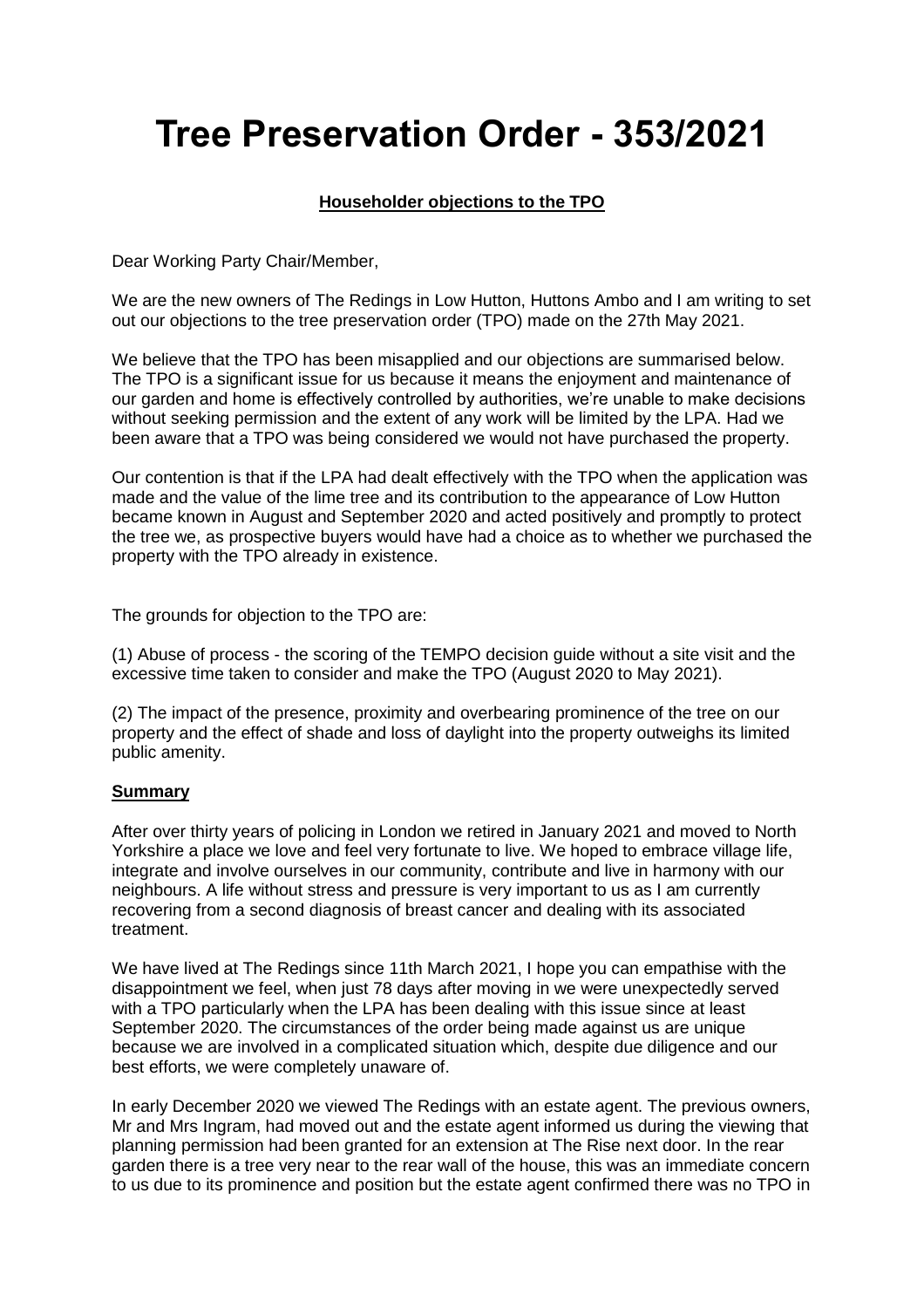existence. The tree clearly needed maintenance and the area around it needed repair and rebuilding but we believed these issues could be easily resolved with a tree surgeon.

Following our viewing we checked the planning portal and reviewed plans and documents for The Rise application. It was recorded clearly that Mr and Mrs Ingram objected to the plans and we suspected they were selling The Redings because the planning application had been approved. After reviewing plans and documents we agreed we were happy with proposals and future impact on us accepting that the building work on our boundary would be very disruptive. In the seller's questionnaire and the local searches carried out by our solicitor it was confirmed there was no TPO on any tree in the garden and we were content that issues with the lime tree would be resolved with the help of a professional.

After moving in we called a reputable tree surgeon, he visited and after discussing options with him and our neighbours at The Rise we planned to fell the tree. This was scheduled for early June and required no reporting or permission. Our neighbour discussed this with the LPA querying whether the felling of the tree changed the foundation requirements for his building work prompting the preservation order served on us on 28th May 2021. This was not an egregious breach of an order where a sanction was necessary, we were merely exercising our rights as the homeowner to maintain our garden and this action by the LPA, in the circumstances, feels entirely disproportionate. After nine months the LPA effectively dealt with this in a matter of a few days.

#### (1) Abuse of Process

Through neighbours I have now had access to documents that were not attached to the planning application on the portal (I can evidence the fact these were not uploaded.) These documents are the objections submitted by Mr and Mrs Ingram and provide a deeper understanding of events and the extent of their feelings. There is information confirming these were received by the LPA and formally discussed with responses provided. The presence of these documents on the planning portal would have enabled us to ask further questions of the seller and the local authority about outstanding issues in respect of the lime tree ie the TPO.

Mr and Mrs Ingram invested substantial resources, effort and funds by commissioning a planning consultancy and arboriculturist to inspect the lime tree. They overlaid planning legislation on the situation and evidenced objections to the application. In summary they raised three issues; residential amenity, design and layout and the impact on the mature lime tree. Despite their considerable efforts planning consent was granted for The Rise causing Mr and Mrs Ingram to move out of The Redings in November 2020.

In the document titled Planning Objection prepared by Gallagher Planning Consultancy (Annex A) grounds for objection were set out and these included damage to the lime tree on the southern boundary between The Redings and The Rise. On page 2 Para 1.3 and page 7 Para 3.11 and 3.12, the consultant asserts '*the ground works to construct the proposed development will inevitably harm this tree.'*

In response to this report the Tree Officer, Mr Matthew Stubbings, advises that '*there will be an issue with overhanging branches, leaf fall and this will be a persistent nuisance along with a subsidence risk. There will be debris from the tree, seeds and sap.'* In response to the objections and identification of potential threat to the tree through extensive foundation work rather than making a TPO he recommended routine conditions attached to the planning permission protecting the tree during the construction phase.

On 4th September 2020 a further report was prepared by Barnes Associates on behalf of Mr and Mrs Ingram (Annex B), this report was completed by an arboriculturist following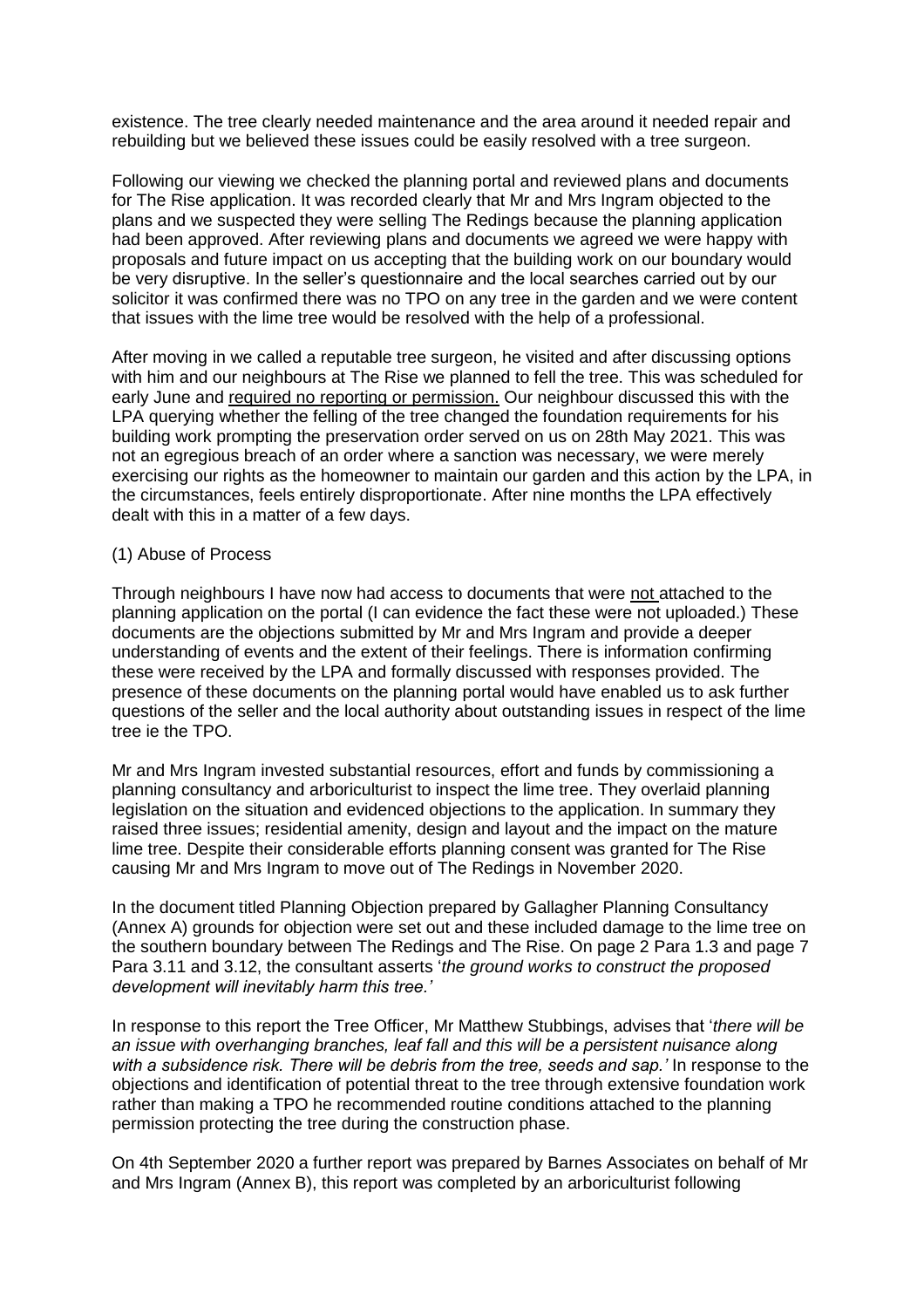inspection. His opinion was that due to its proximity to the new building and foundations the lime tree was at risk and planning permission should be refused, he also recommended a TPO was made making the following specific comments:

Page 7 '*In particular the Lime indicated T1 by the orange arrow has an attractive and rounded form typical of the species, suggesting it is worthy of a tree preservation order to help ensure its continued contribution to the Area of Outstanding Natural Beauty.'*

#### Page 8 '*I would recommend that RDC serve a Tree Preservation Order on the large leaved lime T1 under the Town and Country Planning Regulations 2012.'*

This document indicates that the TPO may have been an unresolved issue and would have caused us to ask further questions of the seller and the LPA had it been available to us on the planning portal. This could reasonably be interpreted as a written application for a TPO and in an email on  $24<sup>th</sup>$  June 2021 Mr Stubbings confirms that he did consider this to be an application for a TPO on the lime tree. It isn't clear whether a TEMPO data sheet and decision guide was completed at that time but the guidance allowed for use of a TPO in these circumstances because there was a threat to the tree from the development. Mr Stubbings responds by email, '*having considered the arboricultural report I have not altered my previous opinion subject to conditions and I do not object.'* This suggests he did not consider the tree worthy of a TPO despite both amenity and expedience arguably being present at that time if it was present in May 2021.

The TEMPO document is a guide and a subjective assessment to support decision making, we understand that this builds in some personal interpretation of the guidance. There were at least two occasions in September 2020 when the tree report was received by the LPA, October 2020 when the planning permission was approved and possibly a third in December 2020 when the building work was due to start when the guide might have been used to safeguard the tree because there was a foreseeable threat due to the extent of the foundation work required for the building work at The Rise. The pile and beam foundations required involve columns driven into the ground around the tree roots. This could therefore have attracted a subjective expediency score of 2 or 3 leading to a TPO.

In 'Tree Preservation Orders: A Guide to the Law and Good Practice DETR 2000 Para 5.19 sets out - 'The LPA should decide in each case whether trees should be safeguarded by using a planning condition or TPO or both. In the Secretary of State's view, however, it is not reasonable to use conditions as a means of securing the long-term protection of trees when TPOs are available for this purpose.' In this case Mr Stubbings used general planning conditions where a TPO was available inferring that he did not consider the tree worthy of protection.

It was apparently our decision to fell the tree which increased the score in the expediency assessment to 5 based on immediate threat, only at this stage was the TPO made while expediency was clearly present earlier in the process ie Foreseeable Threat to the Tree scores 3 and Perceived Threat to the Tree scores 2. This feels to us like a cynical and spiteful use of the TEMPO process to protect the interests of the LPA against potential criticism after there had been a delay in actioning the TPO application. There had been ample opportunity to protect the tree in the preceding nine months, if that was the LPA's intention. It is entirely unreasonable that it should take the LPA almost 9 months to deal with the TPO application when, if relevant, both amenity and expediency were present within the subjective interpretation of the guidance. My understanding is that the TPO was made in a matter of days once it was reported the tree would be taken down.

2) Presence, Proximity and Prominence of the Lime Tree and impact of shade and daylight on our Property.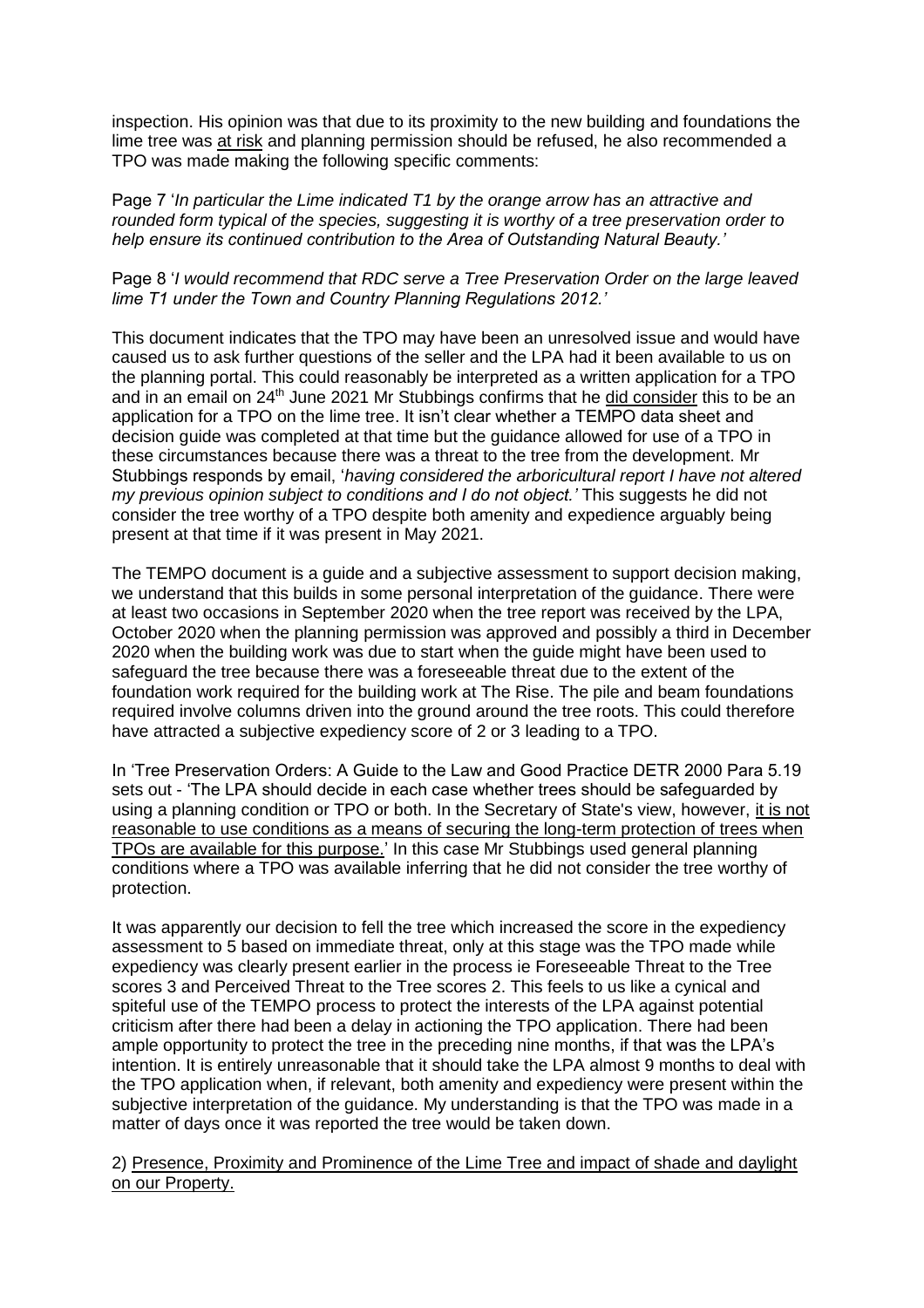The tree is approximately 14m tall and the crown is 12.5m in diameter. The tree wasn't there when the house was built indicated in the photographs at Annex C, we are advised is was most likely seeded rather than planted because it is so close to the boundary and in an unusual position. It has outgrown its space, it is perched precariously in a raised area approx. 1.7m above the ground level at the rear of the property and is 6.7m from the south west corner of the house, its canopy is full, it is prominent and overbearing proportional to the house, (Annex C) there are cracks and bowing in the retaining wall at its base, the dense canopy casts a huge shadow over the house and garden and limits daylight into the orangery and lounge at the side and rear of the property from mid-morning onwards.

In the document Tree Preservation Orders: A Guide to the Law and Good Practice para 3.7 sets out that '*before making a TPO the LPA should visit the site of the tree or trees in question and consider whether or not a TPO is justified.* The LPA had nine months to conduct a site visit and didn't therefore consider fully the extent of the visibility and public amenity assessment does not fully consider the position of the tree in a rear garden and the extent it contributes to its local surroundings and the extent of public amenity.

Mr Stubbings has confirmed that prior to making the order he had not visited the site nor looked at the tree from the back garden despite the fact that Mr Ingram was fully engaged in this process seeking to protect the tree. In making the assessment of the TEMPO score he was unaware of the tree's position and proximity to the house. He visited the property only at my invitation on 25<sup>th</sup> June 2021 a month after the order was made. His assessment at the time of making the order was therefore incomplete because it did not consider our challenges managing the tree in its position, the area around it and the future risk of damage it might cause to our property in high winds for example. The TEMPO document does allow for a lower score where a tree has outgrown its context and this wasn't considered. Mr Stubbings awarded an Amenity Retention Score of 4 while the decision guide allows for a score of 0 where a tree is clearly outgrowing its context. The TEMPO decision sheet sets out where there is any score of 0 a TPO should not be applied.

On 27th May 2021 the Tree Preservation Order set out in respect of amenity that the tree '*makes a significant contribution to the character and appearance of the area when viewed from the main road when passing through the village. It is attractive in form and removal of the tree would be detrimental to the amenity of the area.'* The tree is in our rear garden at The Redings and the view of it from The Green is very narrow and limited to a restricted area between The Hollies and The Green directly opposite The Redings, (this can be seen on the map included with the TPO) outside of this area the tree cannot be seen due to the presence of; many other village features, village and garden trees, other foliage, buildings and the elevation of the land from North to South. The TEMPO assessment records the fact that the tree is large and clearly visible to the public attracting a score of 4 where a score of 3 or possibly 2 may have been more appropriate in that this includes 'medium or large trees with a limited view only' because only the top part of the crown can be seen from the road as the stem/trunk is fully obscured by garages at The Redings (photo attached). The rear garden abuts farmland used to graze animals therefore there is very limited amenity from the rear of the property. All of these factors were present for consideration by the LPA in August and September 2020 if a TPO was to be made.

Unfortunately, because the TPO was sent to neighbours we and our tree have become infamous and the talk of the village with neighbours actually knocking on our door to speak with us. They are completely perplexed and dumbfounded by the 'overbearing' actions of the LPA. They are unconcerned about the tree in our garden and its future. As we are relatively new to the village I am reluctant to intrude, canvas opinion and ask neighbours to write letters in support of us, for that reason it's unlikely that neighbours will have made their feelings known to the LPA.